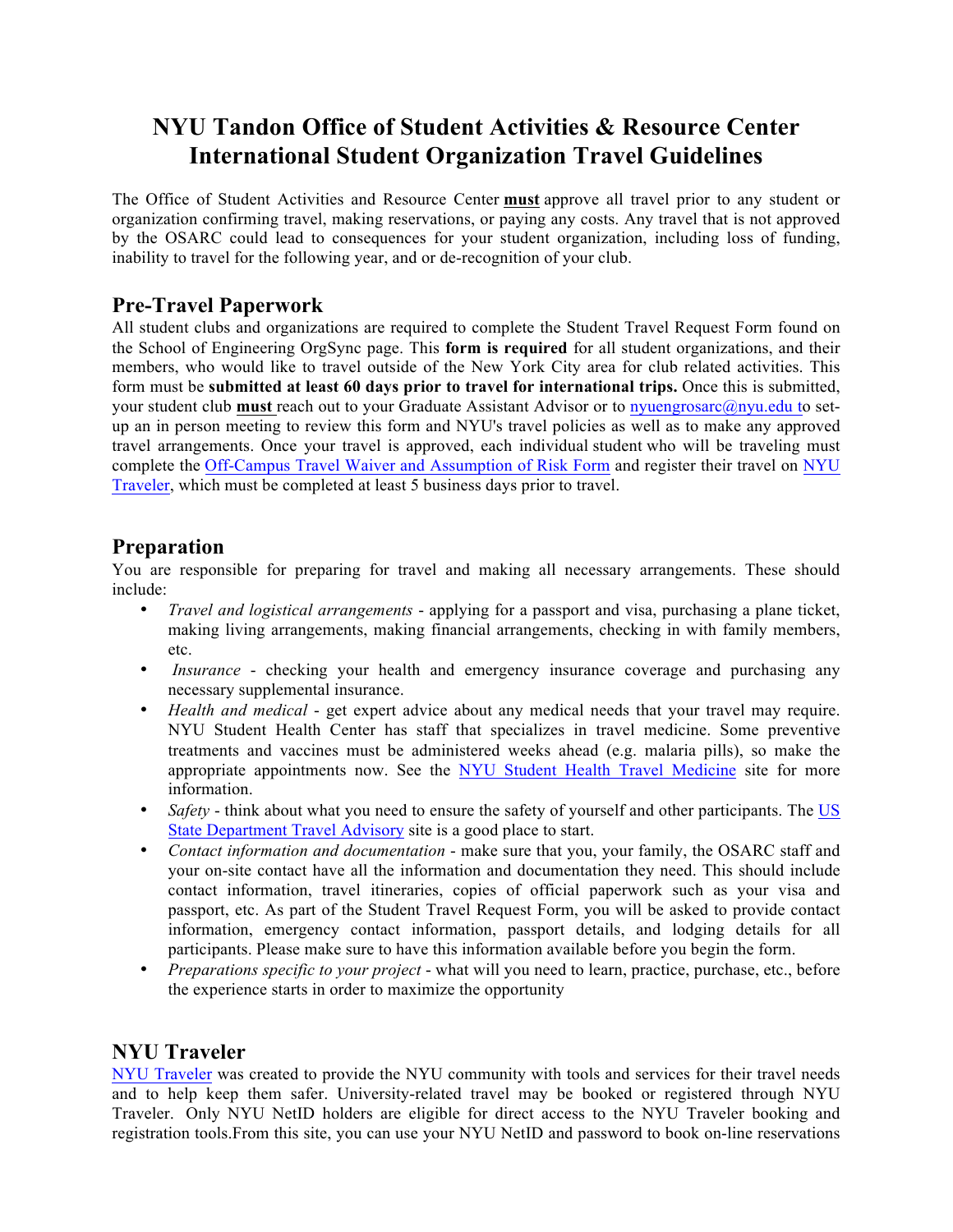for air, rail, hotel, or car with Egencia (an Expedia company), NYU's preferred travel booking tool. You can also call an agent at Egencia via the telephone number provided above. By booking through Egencia, your travel plans will be automatically registered with the NYU Traveler trip registration tool, which NYU has created to provide you with up-to-the-minute information of potential threats to your safety during your travels, and to enable NYU to get in touch with you to render aid in the event of an emergency. Choice was an important precept for us in designing this system. Therefore, you can elect to make your NYU-related travel arrangements through other means and then register your travel itinerary manually with NYU Traveler. **Please note:** registering your travel with NYU Traveler is REQUIRED as part of the NYU Tandon student club and organization travel approval process, regardless of whether you book travel through NYU Traveler or on your own.

### **Contact Information**

Make sure you have our contact information with you and be sure to use us as points of contact: keep us updated if your plans and arrangements change, so others will be able to contact us to find out about those changes. Your Graduate Assistant Advisor will provide you with a cell phone number for a professional staff member in our office for emergencies.

### **Office of Student Activities & Resource Center**

5 MetroTech Center, LC221, Brooklyn, NY 11201 ph: 646-997-4149 email: nyuengrosarc@nyu.edu

**Please keep in mind that you are not only representing yourself, but also NYU Tandon, the greater NYU community, your country, other US volunteers, etc. Please think about what is appropriate and try to be aware of the culture around you.**